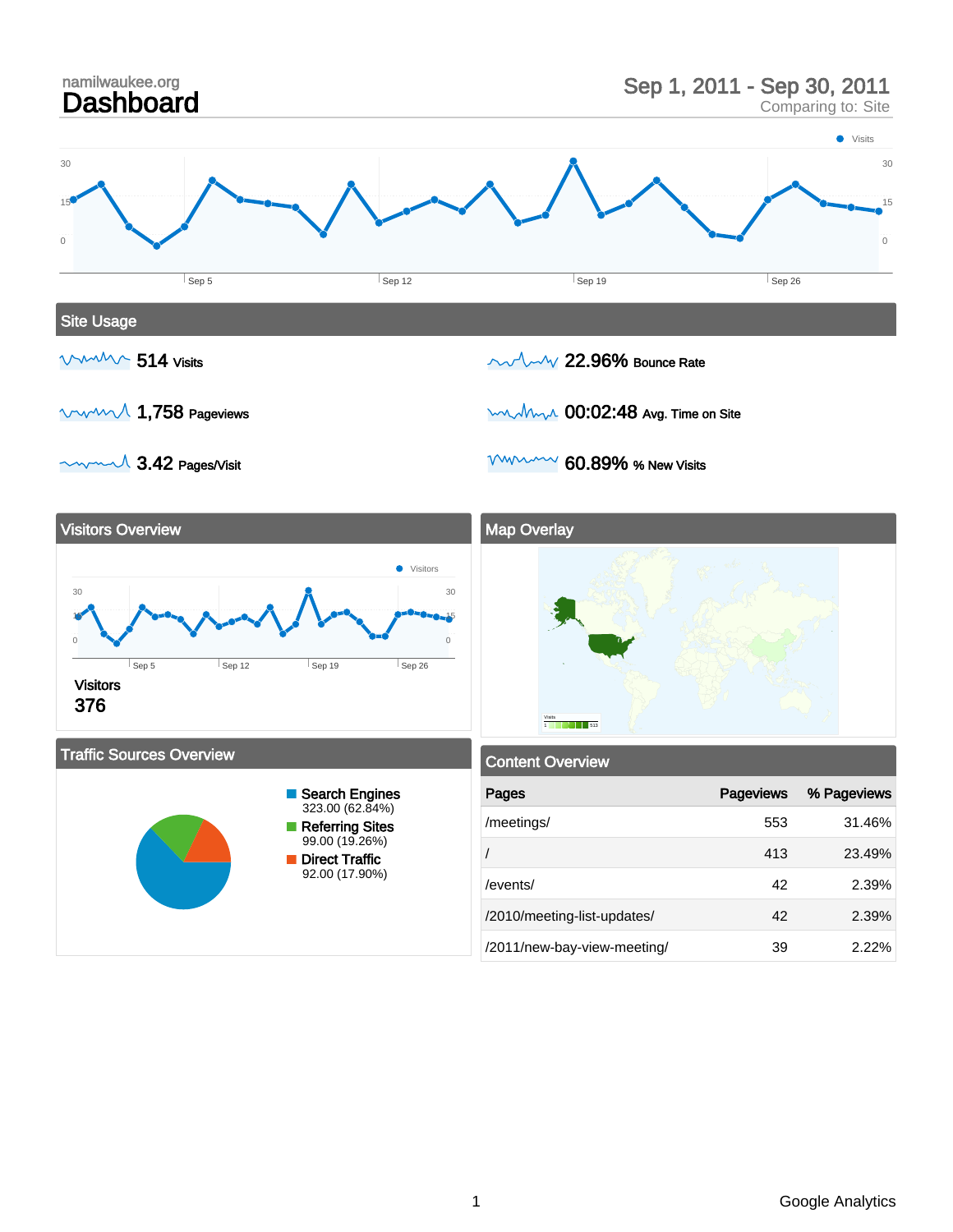

#### Technical Profile

| <b>Browser</b>         | <b>Visits</b> | % visits |
|------------------------|---------------|----------|
| Internet Explorer      | 265           | 51.56%   |
| Firefox                | 85            | 16.54%   |
| Chrome                 | 66            | 12.84%   |
| Safari                 | 51            | 9.92%    |
| <b>Android Browser</b> | 37            | 7.20%    |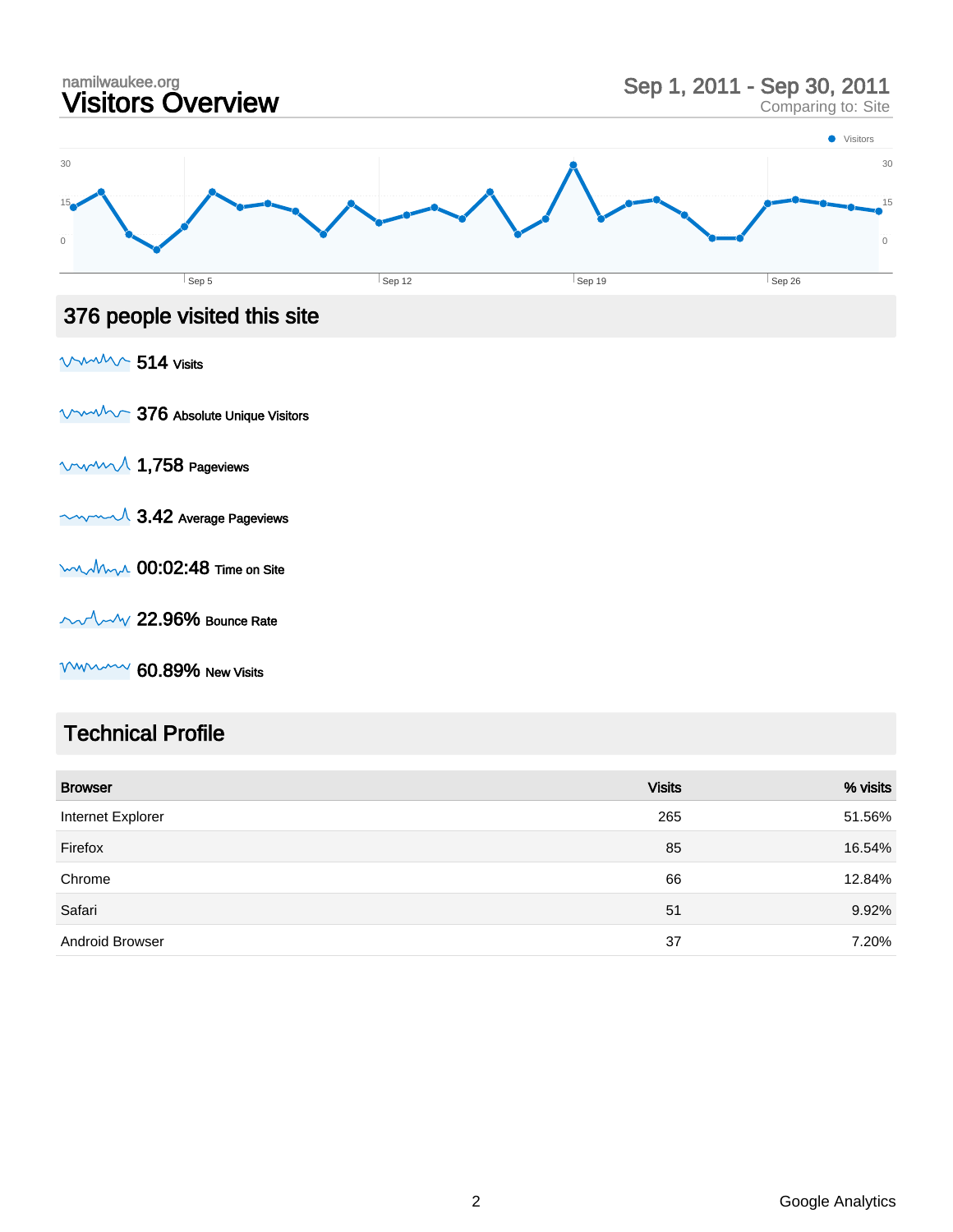

### All traffic sources sent a total of 514 visits

**NWMM 17.90% Direct Traffic** 

**VWWW 19.26% Referring Sites** 



## Top Traffic Sources

| <b>Sources</b>    | <b>Visits</b> | % visits | <b>Keywords</b>              | <b>Visits</b> | % visits |
|-------------------|---------------|----------|------------------------------|---------------|----------|
| google (organic)  | 259           | 50.39%   | narcotics anonymous          | 58            | 17.96%   |
| (direct) ((none)) | 92            | 17.90%   | na meetings milwaukee        | 46            | 14.24%   |
| na.org (referral) | 58            | 11.28%   | na milwaukee                 | 29            | 8.98%    |
| bing (organic)    | 30            | 5.84%    | narcotics anonymous meetings | 28            | 8.67%    |
| yahoo (organic)   | 27            | 5.25%    | milwaukee na meetings        | 18            | 5.57%    |

Search Engines 323.00 (62.84%) Referring Sites 99.00 (19.26%) Direct Traffic 92.00 (17.90%)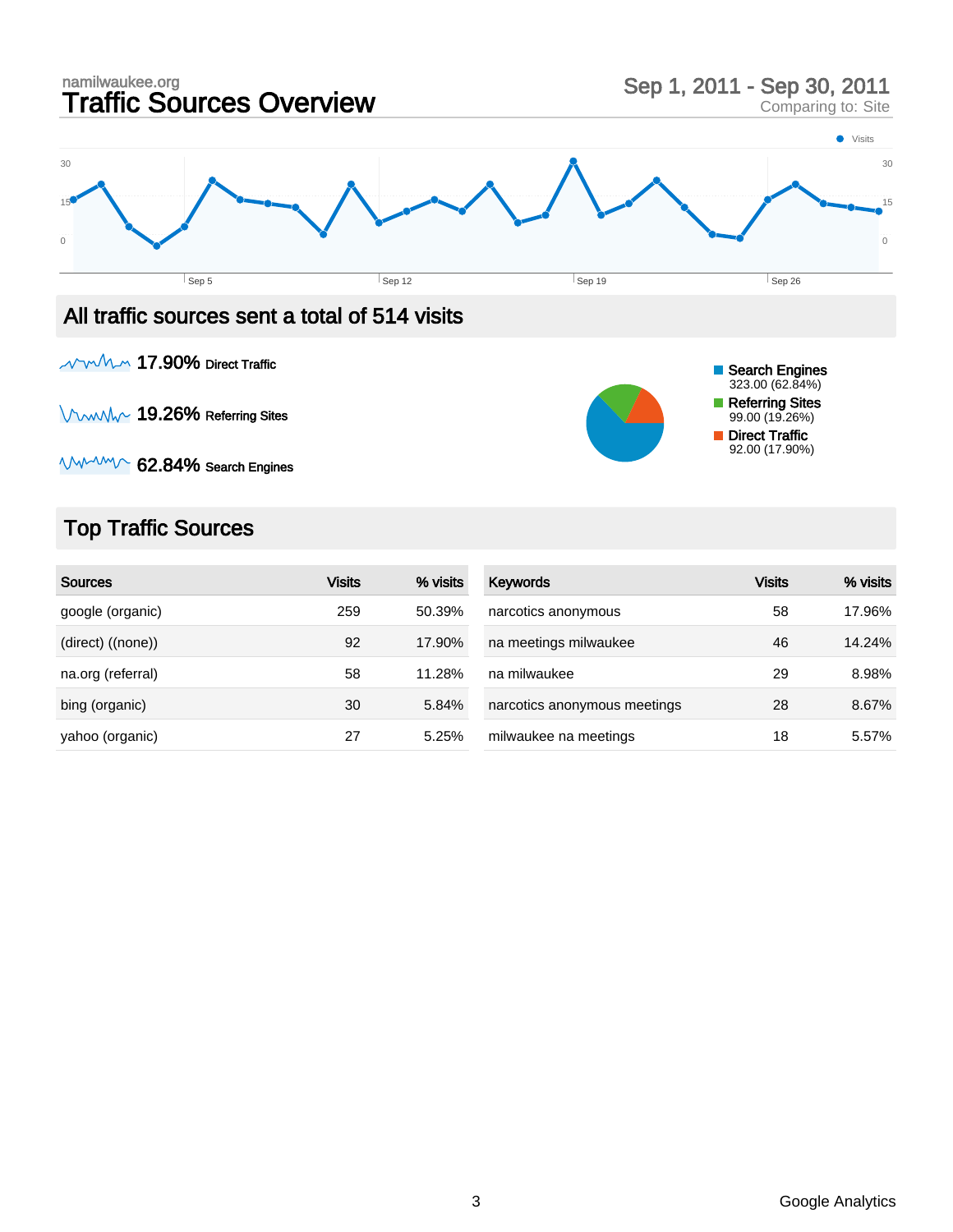# namilwaukee.org<br>**Map Overlay**



## 514 visits came from 2 countries/territories

| Site Usage                                          |                                                    |                                                                  |             |                                                       |              |                                                             |  |
|-----------------------------------------------------|----------------------------------------------------|------------------------------------------------------------------|-------------|-------------------------------------------------------|--------------|-------------------------------------------------------------|--|
| <b>Visits</b><br>514<br>% of Site Total:<br>100.00% | Pages/Visit<br>3.42<br>Site Avg:<br>$3.42(0.00\%)$ | Avg. Time on Site<br>00:02:48<br>Site Avg:<br>$00:02:48(0.00\%)$ |             | % New Visits<br>60.89%<br>Site Avg:<br>60.89% (0.00%) |              | <b>Bounce Rate</b><br>22.96%<br>Site Avg:<br>22.96% (0.00%) |  |
| Country/Territory                                   |                                                    | <b>Visits</b>                                                    | Pages/Visit | Avg. Time on<br><b>Site</b>                           | % New Visits | Bounce Rate                                                 |  |
| <b>United States</b>                                |                                                    | 513                                                              | 3.42        | 00:02:48                                              | 60.82%       | 22.81%                                                      |  |
| China                                               |                                                    | 1                                                                | 1.00        | 00:00:00                                              | 100.00%      | 100.00%                                                     |  |
|                                                     |                                                    |                                                                  |             |                                                       |              | $1 - 2$ of 2                                                |  |